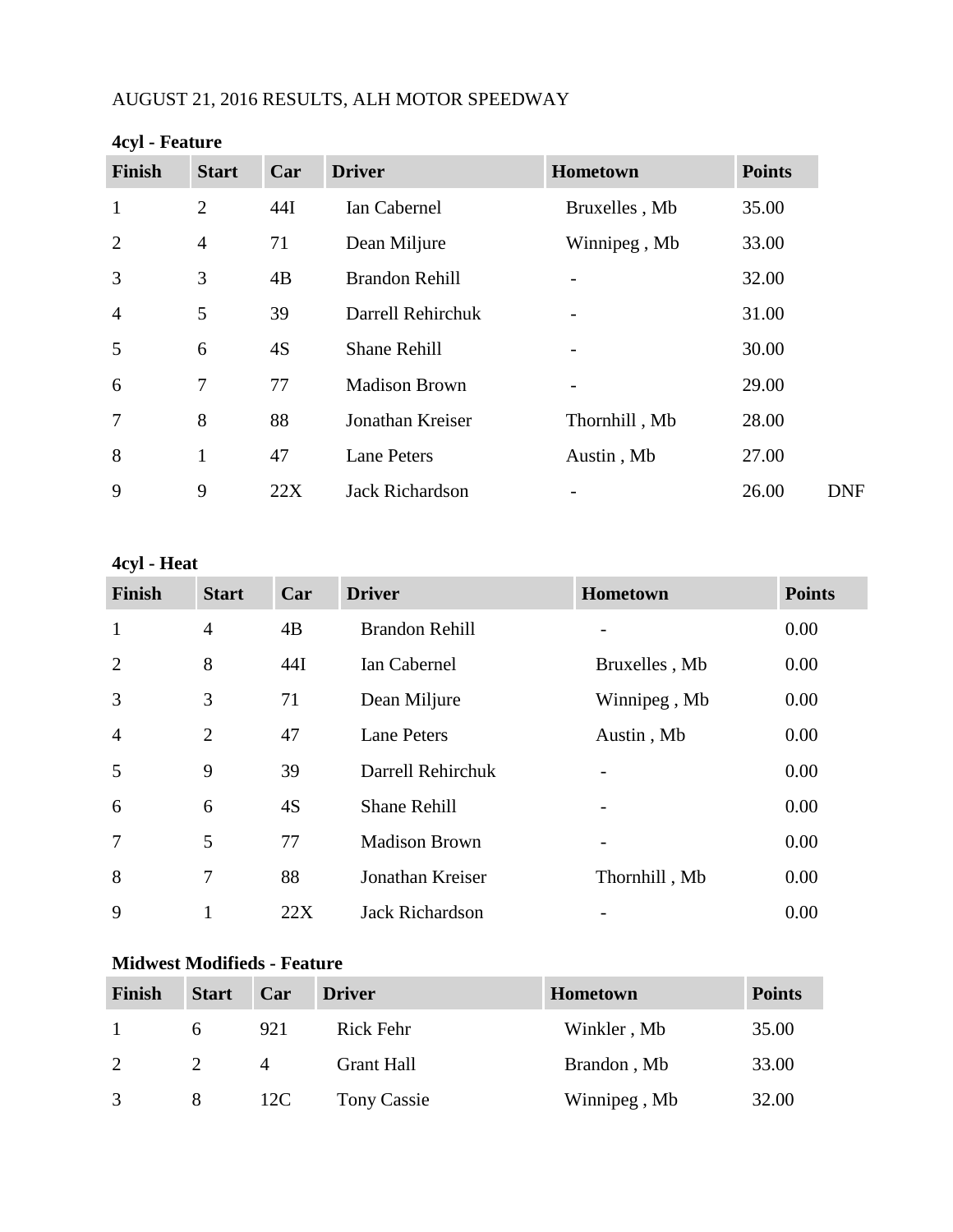| $\overline{4}$ | 7              | 44  | <b>Austin Hunter</b>    | Winnipeg, Mb             | 31.00 |            |
|----------------|----------------|-----|-------------------------|--------------------------|-------|------------|
| 5              | $\overline{4}$ | 55  | Murray Kozie            | Headingley, Mb           | 30.00 |            |
| 6              | 1              | 5B  | <b>Aaron Blacklance</b> |                          | 29.00 |            |
| $\overline{7}$ | 3              | 99W | <b>Brandon Wieler</b>   | $\overline{\phantom{a}}$ | 28.00 |            |
| 8              | 5              | 88  | Cody Wall               | Plum Coulee, Mb          | 27.00 |            |
| 9              | 10             | 16  | Brandon Luschinski      | Winnipeg, Mb             | 26.00 |            |
| 10             | 11             | 22  | Mark Kohaykewych        | Springfield, Mb          | 25.00 |            |
| 11             | 9              | 95  | <b>Ted Doell</b>        | Carman, Mb               | 24.00 |            |
| 12             | 12             | 47  | <b>Erich Frey</b>       | Lorette, Mb              | 23.00 | <b>DNF</b> |

#### **Midwest Modifieds - Heat 2**

| <b>Finish</b>  | <b>Start</b>   | Car | <b>Driver</b>         | <b>Hometown</b> | <b>Points</b> |
|----------------|----------------|-----|-----------------------|-----------------|---------------|
| $\mathbf{1}$   | 2              | 44  | <b>Austin Hunter</b>  | Winnipeg, Mb    | 10.00         |
| 2              | $\overline{4}$ | 55  | Murray Kozie          | Headingley, Mb  | 9.00          |
| 3              | 5              | 99W | <b>Brandon Wieler</b> |                 | 8.00          |
| $\overline{4}$ | 3              | 4   | <b>Grant Hall</b>     | Brandon, Mb     | 7.00          |
| 5              | 6              | 16  | Brandon Luschinski    | Winnipeg, Mb    | 6.00          |
| 6              |                | 47  | Erich Frey            | Lorette, Mb     | 5.00          |

#### **Midwest Modifieds - Heat 1**

| <b>Finish</b>  | <b>Start</b>   | Car | <b>Driver</b>      | Hometown                 | <b>Points</b> |
|----------------|----------------|-----|--------------------|--------------------------|---------------|
| $\mathbf{1}$   |                | 12C | <b>Tony Cassie</b> | Winnipeg, Mb             | 10.00         |
| 2              | $\overline{2}$ | 88  | Cody Wall          | Plum Coulee, Mb          | 9.00          |
| 3              | 6              | 921 | <b>Rick Fehr</b>   | Winkler, Mb              | 8.00          |
| $\overline{4}$ | 5              | 5B  | Aaron Blacklance   | $\overline{\phantom{a}}$ | 7.00          |
| 5              | 3              | 95  | <b>Ted Doell</b>   | Carman, Mb               | 6.00          |
| 6              | $\overline{4}$ | 22  | Mark Kohaykewych   | Springfield, Mb          | 5.00          |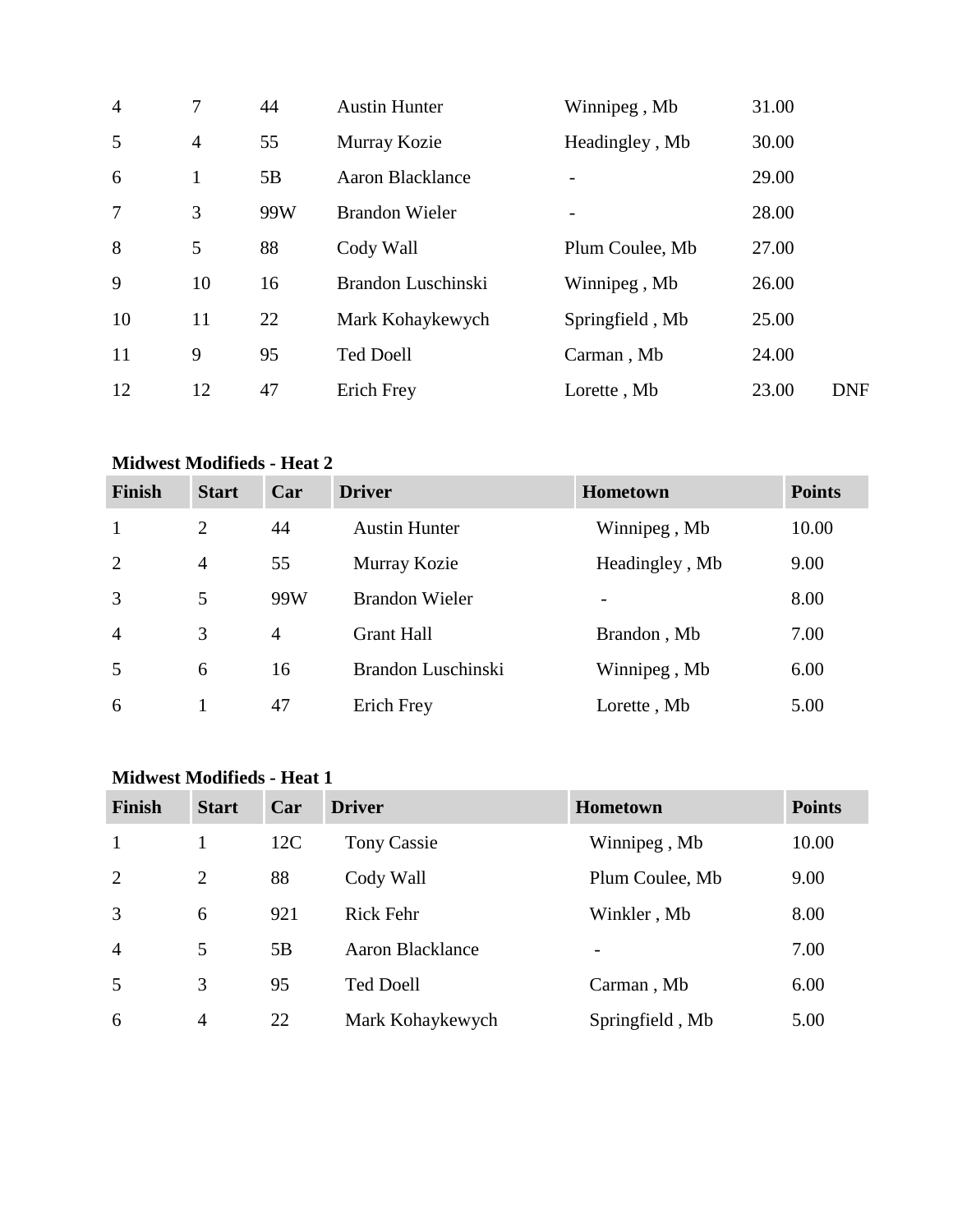## **Modifieds - Feature**

| <b>Finish</b>  | <b>Start</b>   | Car            | <b>Driver</b>         | Hometown        | <b>Points</b> |
|----------------|----------------|----------------|-----------------------|-----------------|---------------|
| $\mathbf{1}$   | 5              | 10W            | Ward Imrie            | Winnipeg, Mb    | 35.00         |
| 2              | 8              | 48             | Jerome Guyot          | Fannystelle, Mb | 33.00         |
| 3              | $\overline{4}$ | 5              | <b>Scott Greer</b>    | East St., Mb    | 32.00         |
| $\overline{4}$ | 3              | 36             | <b>Ryan Cousins</b>   | Morden, Mb      | 31.00         |
| 5              | 7              | $\overline{7}$ | Danny Staff           | East St., Mb    | 30.00         |
| 6              | $\overline{2}$ | 29K            | Ryan Kereluk          | St. Andrews, Mb | 29.00         |
|                | 6              | 24             | <b>James Wall</b>     | Winkler, Mb     | 28.00         |
| 8              | 1              | 1 <sub>J</sub> | <b>Jeff Pritchard</b> | Carman, Mb      | 27.00         |

#### **Modifieds - Heat**

| <b>Finish</b>  | <b>Start</b>   | Car            | <b>Driver</b>       | Hometown        | <b>Points</b> |
|----------------|----------------|----------------|---------------------|-----------------|---------------|
| $\mathbf{1}$   | 3              | 36             | <b>Ryan Cousins</b> | Morden, Mb      | 10.00         |
| 2              | 6              | 10W            | Ward Imrie          | Winnipeg, Mb    | 9.00          |
| $\overline{3}$ | $\overline{2}$ | 29K            | Ryan Kereluk        | St. Andrews, Mb | 8.00          |
| $\overline{4}$ | 7              | 5              | <b>Scott Greer</b>  | East St., Mb    | 7.00          |
| 5              | 1              | 1 <sub>J</sub> | Jeff Pritchard      | Carman, Mb      | 6.00          |
| 6              | 8              | 24             | James Wall          | Winkler, Mb     | 5.00          |
| $\overline{7}$ | $\overline{4}$ | 7              | Danny Staff         | East St., Mb    | 4.00          |
| 8              | 5              | 48             | Jerome Guyot        | Fannystelle, Mb | 3.00          |

# **ure Stocks - Feature**

| <b>Finish</b>  | <b>Start</b>   | Car | <b>Driver</b>           | <b>Hometown</b>          | <b>Points</b> |
|----------------|----------------|-----|-------------------------|--------------------------|---------------|
|                | 8              | 2T  | Derek Pollock           | Winnipeg, Mb             | 35.00         |
| 2              | 5              | 9   | Les/lee Mcrae           | Marquette, Mb            | 33.00         |
| 3              | 4              | 66K | Brian Kentner           | Boissevain, Mb           | 32.00         |
| $\overline{4}$ | 14             | 22  | Chad Allen              | $\overline{\phantom{0}}$ | 31.00         |
| 5              | $\overline{2}$ | 33A | <b>Austin Overwater</b> |                          | 30.00         |
| 6              | 3              | 6   | Nathan Klaassen         | Morden, Mb               | 29.00         |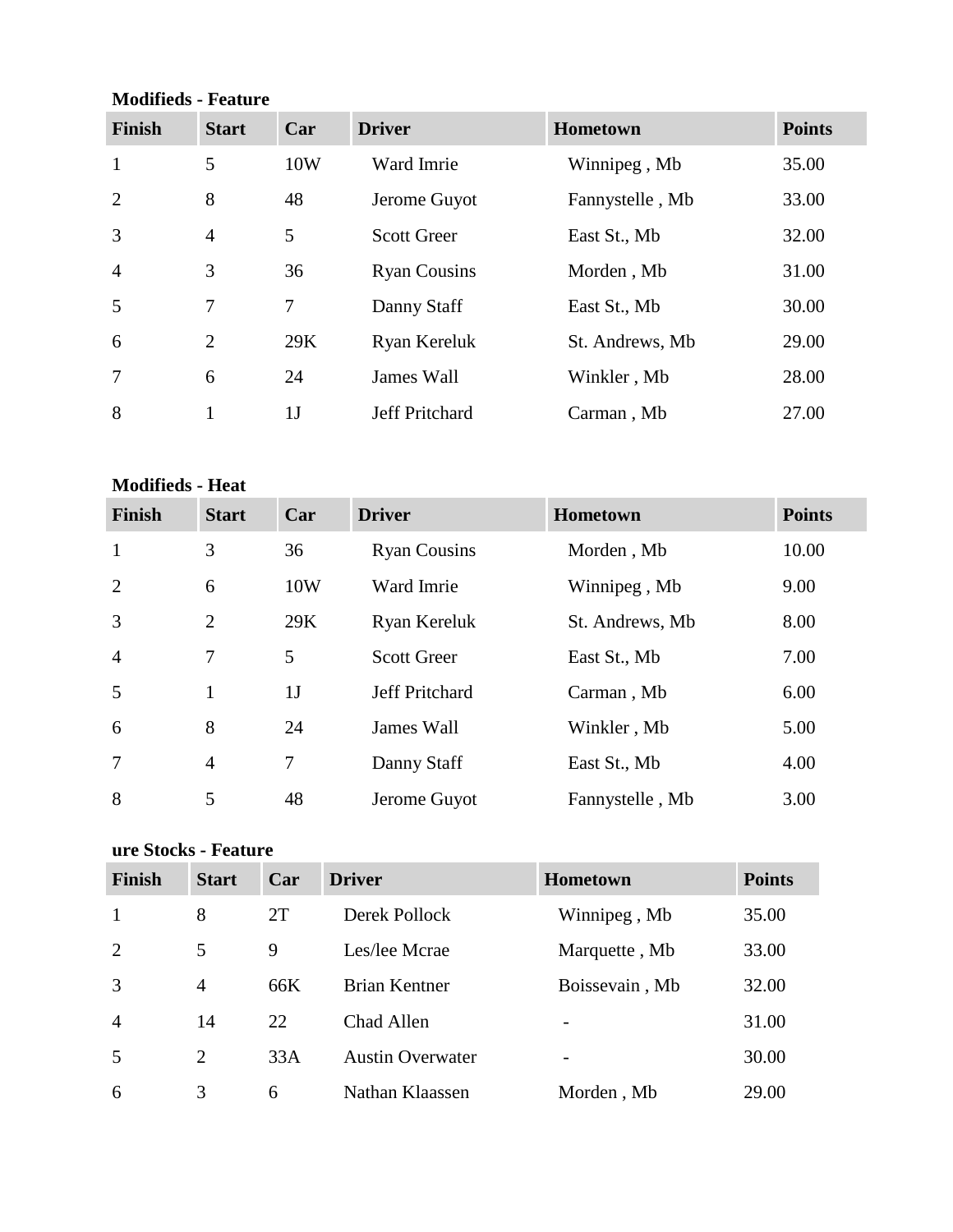| 7  | 12 | 445 | Mary Klaassen       | Morden, Mb               | 28.00 |            |
|----|----|-----|---------------------|--------------------------|-------|------------|
| 8  | 13 | 15  | Danielle Korne      | Morden, Mb               | 27.00 |            |
| 9  | 10 | 88  | Ed Marquart         | Miami, Mb                | 26.00 | <b>DNF</b> |
| 10 | 6  | 06  | Ben Epp             | Boissevan, Mb            | 25.00 | <b>DNF</b> |
| 11 | 11 | 46  | Cory Popplestone    | Boissevain, Mb           | 24.00 | <b>DNF</b> |
| 12 | 7  | 02  | <b>Emerson Hamm</b> | Morden, Mb               | 23.00 | <b>DNF</b> |
| 13 | 1  | 00  | Jeremy Bezan        | Miami, Mb                | 22.00 | <b>DNF</b> |
| 14 | 9  | 95  | Al Unger            | $\overline{\phantom{0}}$ | 21.00 | <b>DNF</b> |

# **Pure Stocks - Heat 2**

| <b>Finish</b>  | <b>Start</b>   | Car | <b>Driver</b>           | <b>Hometown</b> | <b>Points</b> |
|----------------|----------------|-----|-------------------------|-----------------|---------------|
| $\mathbf{1}$   | 3              | 66K | <b>Brian Kentner</b>    | Boissevain, Mb  | 10.00         |
| 2              | 1              | 06  | Ben Epp                 | Boissevan, Mb   | 9.00          |
| 3              | 6              | 33A | <b>Austin Overwater</b> |                 | 8.00          |
| $\overline{4}$ | 2              | 00  | Jeremy Bezan            | Miami, Mb       | 7.00          |
| 5              | $\overline{4}$ | 88  | Ed Marquart             | Miami, Mb       | 6.00          |
| 6              | 7              | 445 | Mary Klaassen           | Morden, Mb      | 5.00          |
| $\overline{7}$ | 5              | 15  | Danielle Korne          | Morden, Mb      | 4.00          |

#### **Pure Stocks - Heat 1**

| <b>Finish</b>  | <b>Start</b>   | Car | <b>Driver</b>       | <b>Hometown</b> | <b>Points</b> |
|----------------|----------------|-----|---------------------|-----------------|---------------|
| $\mathbf{1}$   | $\overline{4}$ | 2T  | Derek Pollock       | Winnipeg, Mb    | 10.00         |
| 2              | 6              | 9   | Les/lee Mcrae       | Marquette, Mb   | 9.00          |
| 3              | 7              | 02  | <b>Emerson Hamm</b> | Morden, Mb      | 8.00          |
| $\overline{4}$ | 3              | 6   | Nathan Klaassen     | Morden, Mb      | 7.00          |
| 5              | 2              | 95  | Al Unger            |                 | 6.00          |
| 6              |                | 46  | Cory Popplestone    | Boissevain, Mb  | 5.00          |
| 7              | 5              | 22  | Chad Allen          |                 | 0.00          |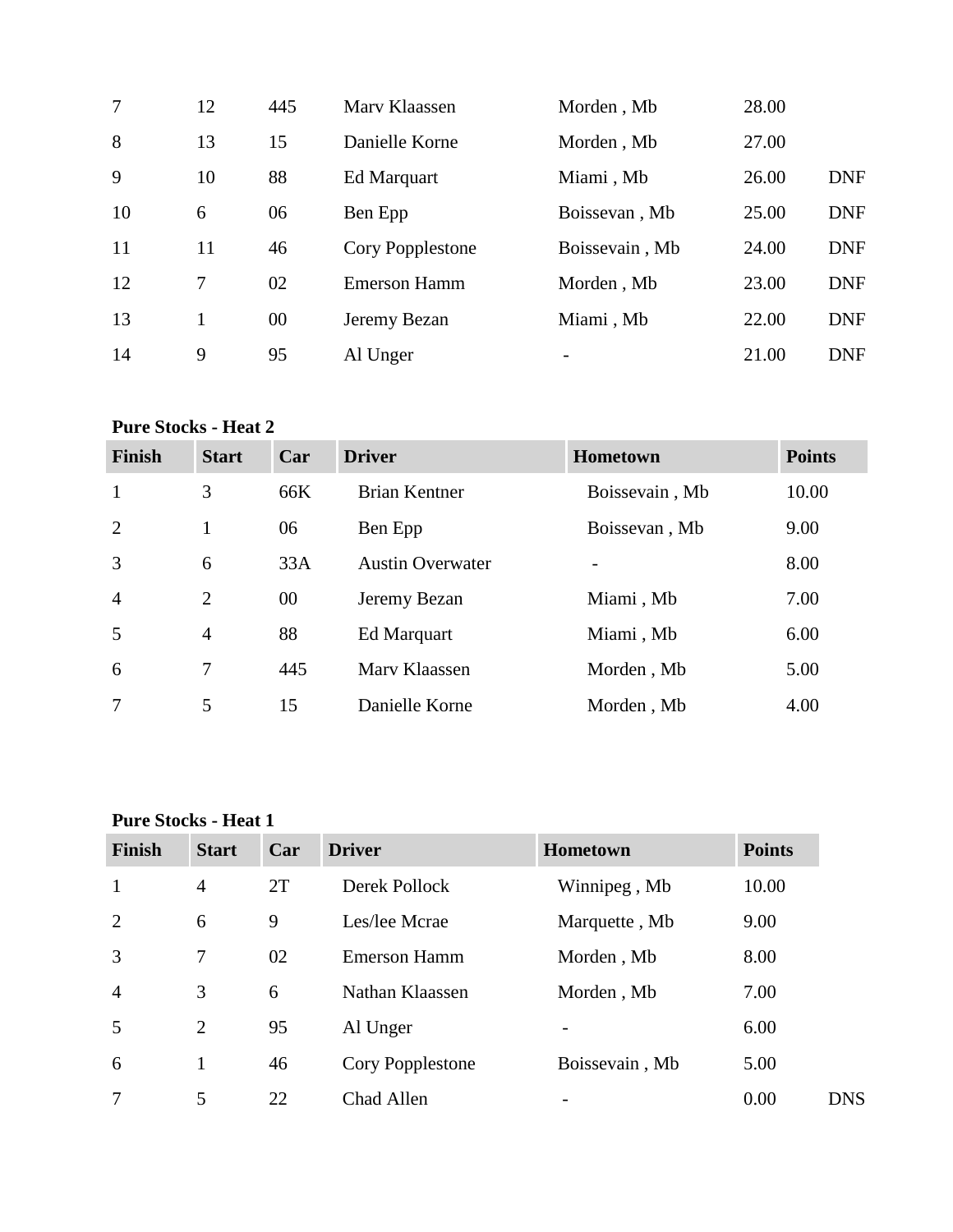| <b>Finish</b>  | <b>Start</b> | Car | <b>Driver</b>         | Hometown                     | <b>Points</b> |            |  |
|----------------|--------------|-----|-----------------------|------------------------------|---------------|------------|--|
|                | 4            |     | <b>Bailey Cousins</b> | -                            | 35.00         |            |  |
| 2              | 3            | 8   | <b>Tyler Doell</b>    | Carman, Mb                   | 33.00         |            |  |
| 3              |              | 36  | <b>Brooke Cousins</b> | $\qquad \qquad \blacksquare$ | 32.00         |            |  |
| $\overline{4}$ |              | 55  | Aiden Fehr            | Winkler, Mb                  | 31.00         | <b>DNF</b> |  |

#### **Slingshots - Feature**

### **Slingshots - Heat**

| Finish         | <b>Start</b> | Car | <b>Driver</b>         | <b>Hometown</b>          | <b>Points</b> |
|----------------|--------------|-----|-----------------------|--------------------------|---------------|
|                |              |     | <b>Bailey Cousins</b> | $\overline{\phantom{a}}$ | 10.00         |
| 2              | 2            | 55  | Aiden Fehr            | Winkler, Mb              | 9.00          |
| 3              | 3            | 8   | <b>Tyler Doell</b>    | Carman, Mb               | 8.00          |
| $\overline{4}$ | 4            | 36  | <b>Brooke Cousins</b> | $\overline{\phantom{0}}$ | 7.00          |

## **Street Stock - Feature**

| <b>Finish</b>  | <b>Start</b>   | Car            | <b>Driver</b>         | <b>Hometown</b> | <b>Points</b> |            |
|----------------|----------------|----------------|-----------------------|-----------------|---------------|------------|
| $\mathbf{1}$   |                | 8              | Rod Wolfe             |                 | 35.00         |            |
| 2              | $\overline{4}$ | 70             | Jesse Teunis          | West St., Mb    | 33.00         |            |
| 3              | 6              | 25             | <b>Brad Wall</b>      | Winkler, Mb     | 32.00         |            |
| $\overline{4}$ | 2              | M80            | <b>Andrew Maxwell</b> |                 | 31.00         |            |
| 5              | 5              | 39             | <b>Shawn Teunis</b>   | West St., Mb    | 30.00         | <b>DNF</b> |
| 6              | 3              | $\overline{2}$ | Derek Pollock         | Winnipeg, Mb    | 0.00          | DQ         |

# **Street Stock - Heat**

| Finish         | <b>Start</b>   | Car | <b>Driver</b>       | <b>Hometown</b>          | <b>Points</b> |
|----------------|----------------|-----|---------------------|--------------------------|---------------|
| $\overline{1}$ | 3              | 39  | <b>Shawn Teunis</b> | West St., Mb             | 10.00         |
| 2              | 5              | 70  | <b>Jesse Teunis</b> | West St., Mb             | 9.00          |
| 3              | $\overline{A}$ |     | Derek Pollock       | Winnipeg, Mb             | 8.00          |
| $\overline{4}$ | 6              | 8   | Rod Wolfe           | $\overline{\phantom{0}}$ | 7.00          |